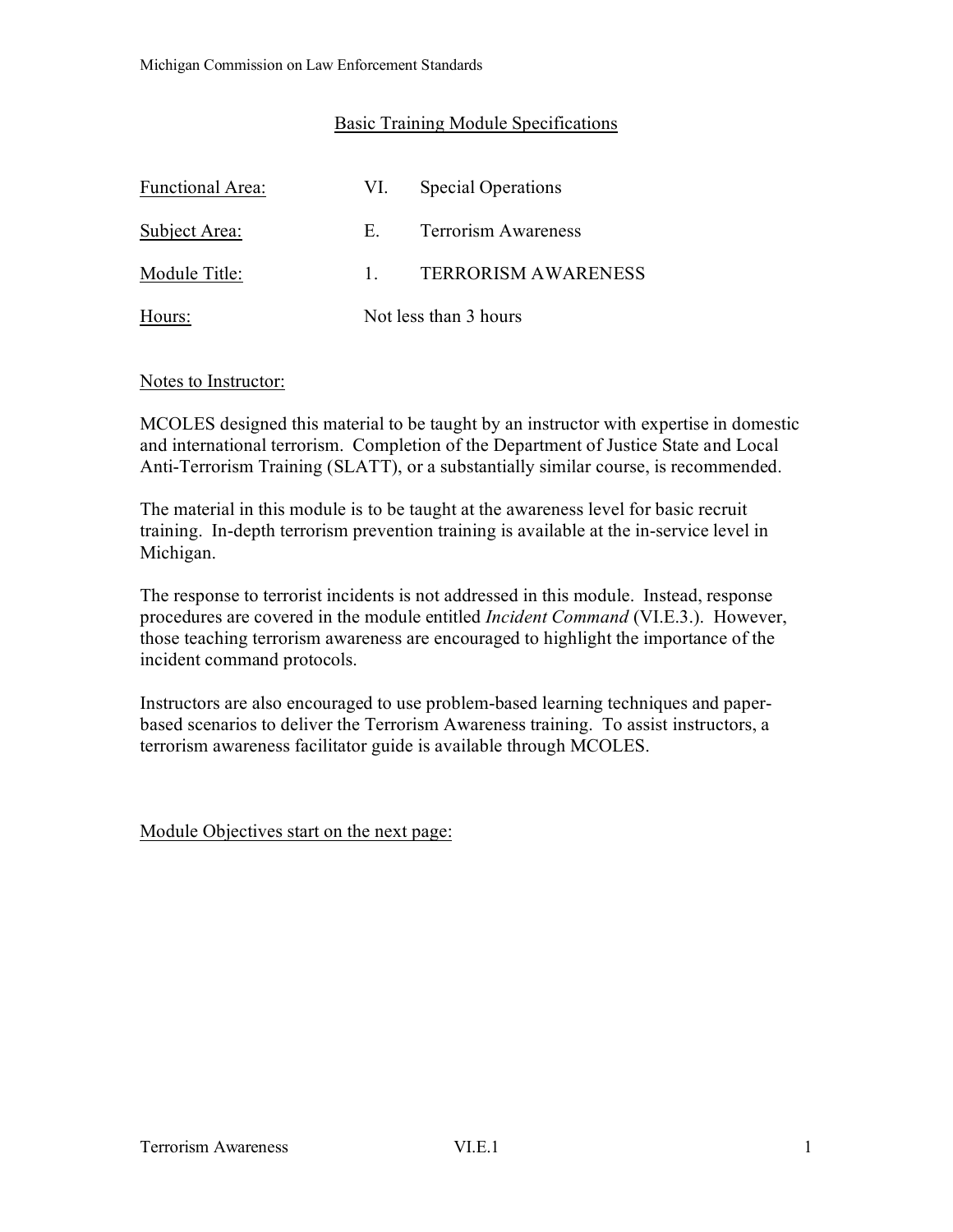- VI.E.1.1. Demonstrate an Understanding of the Characteristics of Modern Terrorism.
	- a. Recognizes that contemporary terrorism is a phenomenon that is easier to describe than to define; that it includes random violence by a group or individual against innocent people, intended to further a political or religious agenda.
	- b. Describes terrorism by examining:
		- (1) State of Michigan definitions (MCL 750.543b), including:
			- (a) act of terrorism;
			- (b) terrorist; and
			- (c) terrorist organization (MCL 750.543c); and
		- (2) Federal definitions, including:
			- (a) terrorism (18 U.S.C. 2331);
			- (b) FBI definition; and
			- (c) Department of Justice (DOJ) definition.
	- c. Identifies the general classifications of terrorist organizations, including:
		- (1) extremist political groups, both
			- (a) extreme left-wing; and
			- (b) extreme right-wing;
		- (2) race-based hate groups;
		- (3) religious fanatics; and
		- (4) special interest groups.
	- d. Identifies primary terrorist goals, including activities designed to:
		- (1) scare, intimidate, or frighten a nation or society;
		- (2) disrupt the normal, routine activities of a population;
		- (3) coerce, intimidate or humiliate a government;
		- (4) challenge a majority opinion; or
		- (5) promote their own desire for power and influence.
	- e. Recognizes that terrorists use a variety of operational tactics to further their cause, including:
		- (1) assassinations;
		- (2) bombings;
		- (3) cyber-strikes;
		- (4) hijacking;
		- (5) sabotage;
		- (6) suicide attacks; or
		- (7) chemical-biological-radiological attacks.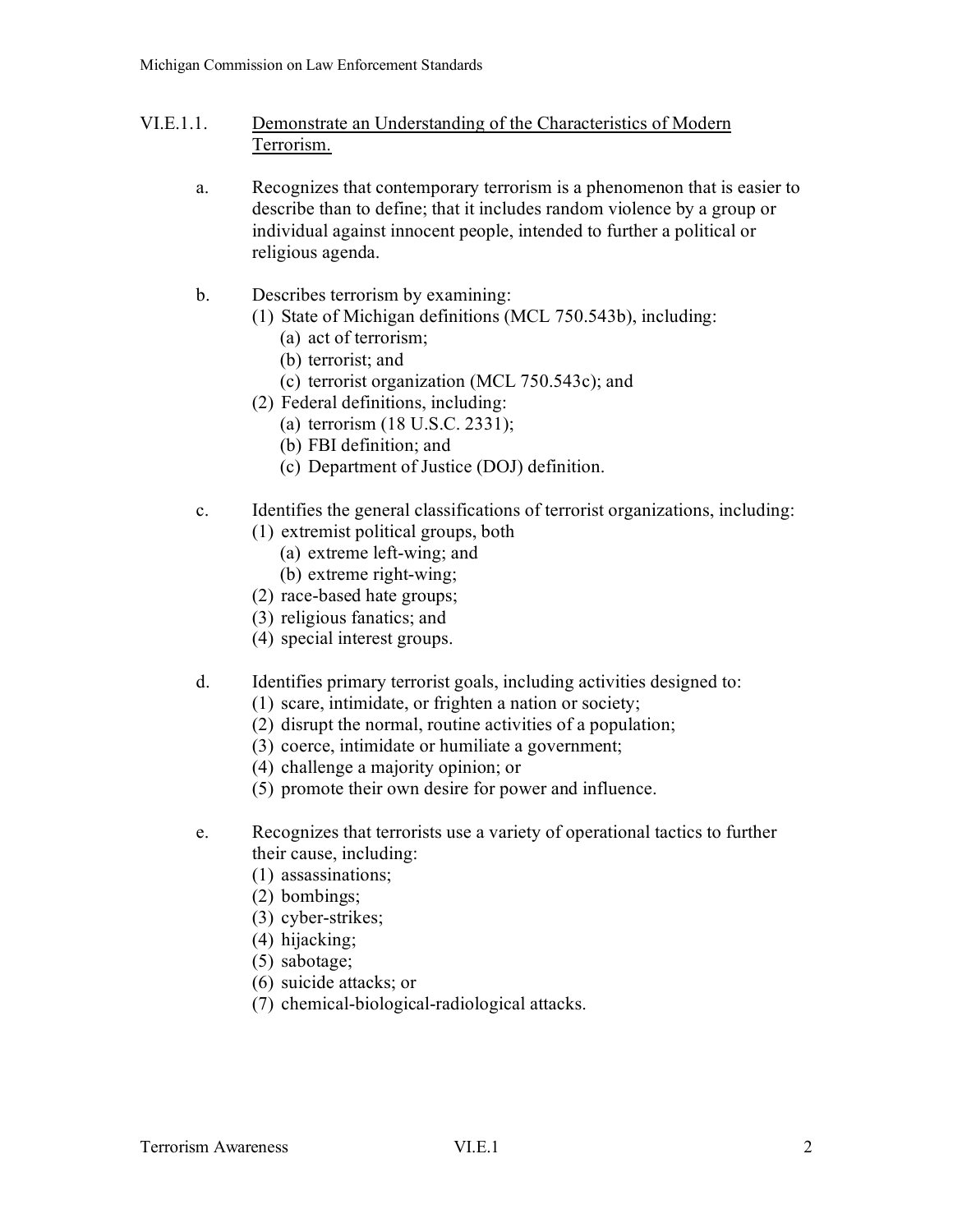## VI.E.1.2. Identify Domestic and International Terrorist and Activist Groups.

- a. Considers that not all terrorist groups aspire to the same goals and that they may not be driven by the same primary motives.
- b. Recognizes domestic activist groups, for example:
	- (1) right wing anti-government groups, including:
		- (a) the "Patriot" movement (tax protesters, militia members, etc.);
		- (b) local units of the Posse Comitatus;
		- (c) common law courts; and
		- (d) sovereign citizen groups;
	- (2) left-wing groups, including:
		- (a) New Communist Movement; and
		- (b) anarchist groups;
	- (3) religious oriented groups, including:
		- (a) Christian Identity;
		- (b) Church of Jesus Christ Christian (Aryan Nations); and
		- (c) Creativity Movement;
	- (4) special interest groups, including:
		- (a) Animal Liberation Front (ALF);
		- (b) Earth Liberation Front (ELF);
		- (c) Animal Rights Militia (ARM); and
		- (d) anti-abortion groups;
	- (5) race/hate groups, including:
		- (a) white supremacists (e.g., KKK);
		- (b) black separatists;
		- (c) neo-Nazi groups;
		- (d) racist skinheads; and
	- (6) local domestic extremists (Michigan groups).
- c. Recognizes the most active international terrorist groups, including:
	- (1) Al Qaeda (The Base), characterized by
		- (a) being a violent, Muslim revivalist movement;
		- (b) wanting to bring global prominence back to Muslims;
		- (c) Osama bin Laden in Afghanistan in the 1990s; and
		- (d) selecting the United States and its citizens as the primary enemy;
	- (2) Hezbollah (Party of God), characterized as:
		- (a) seeking to rid the Middle East of Western influence;
		- (b) targeting United States interests abroad;
		- (c) being extremely hostile toward Israel;
		- (d) being responsible for the bombing of the US Marine headquarters in Beirut; and
		- (e) linked to the Iranian government;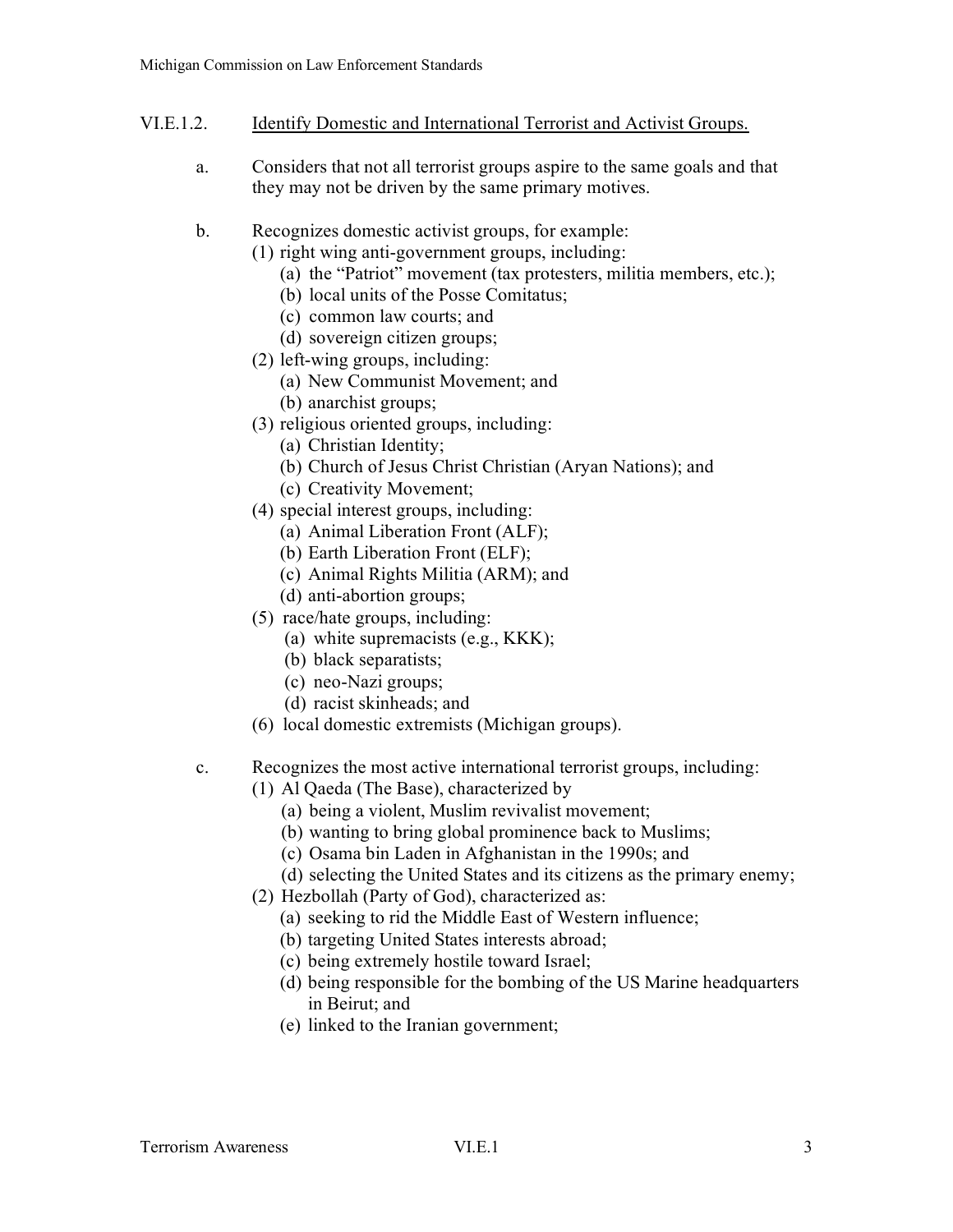- VI.E.1.2. Identify Domestic and International Terrorist Groups (continued).
	- (3) Hamas (Islamic Resistance Movement), characterized as:
		- (a) a Palestinian branch of Muslim Brotherhood;
		- (b) a rival to the Palestine Liberation Organization (PLO); and
		- (c) conducting recruiting and fundraising activities in the United States;
	- (4) Palestinian Islamic Jihad (PIJ), characterized by: (a) suicide bombings: and
		- (b) fundraising activities in Michigan, Texas, Florida, and Missouri;
	- (5) Al Qaeda in the Arabian Peninsula (AQAP):
		- (a) created in early 2009 by Yemeni and Saudi militants;
		- (b) a Sunni extremist group; and
		- (c) a branch of Yemen's Al Qaeda;
	- (6) The Islamic State:
		- (a) known as the Islamic State of Iraq and the Levant (ISIS or ISIL);
		- (b) committed to bringing about the end of times (apocalypse);
		- (c) a religious radical group with a prophetic theology; and
	- (d) characterized by its mission to restore the Islamic caliphate; and
	- (7) Boko Haram:
		- (a) a Nigerian based group;
		- (b) expressed solidarity with Al Qaeda;
		- (c) conducts attacks against Western interests; and
		- (d) often uses IED attacks against soft targets.

# Notes to Instructor:

ISIS is a relatively new group. Until March 2015, when this training module was updated, ISIS has yet to plan or finance an attack in the United States. Although amateur terrorists may carry out attacks and give credit to ISIS, the group's main concern is holding territory in their region. Their ideology requires apocalyptic ground fighting to establish legitimacy for their caliphate, not isolated attacks. The *Charlie Hebdo* attack in Paris, for example, was an Al Qaeda operation. These groups change and evolve over time, however, and recruits should have a familiarization with ISIS and its radicalism.

It is important to emphasize the groups listed above are all extremist groups and do not represent mainstream Muslim philosophy or mainstream religious ideology. The overwhelming majority of Muslims have no interest in joining jihad.

Instructors need not provide in-depth information regarding various terrorist groups. Instead, provide a general familiarization with the groups since more detailed training can be acquired at the in-service level.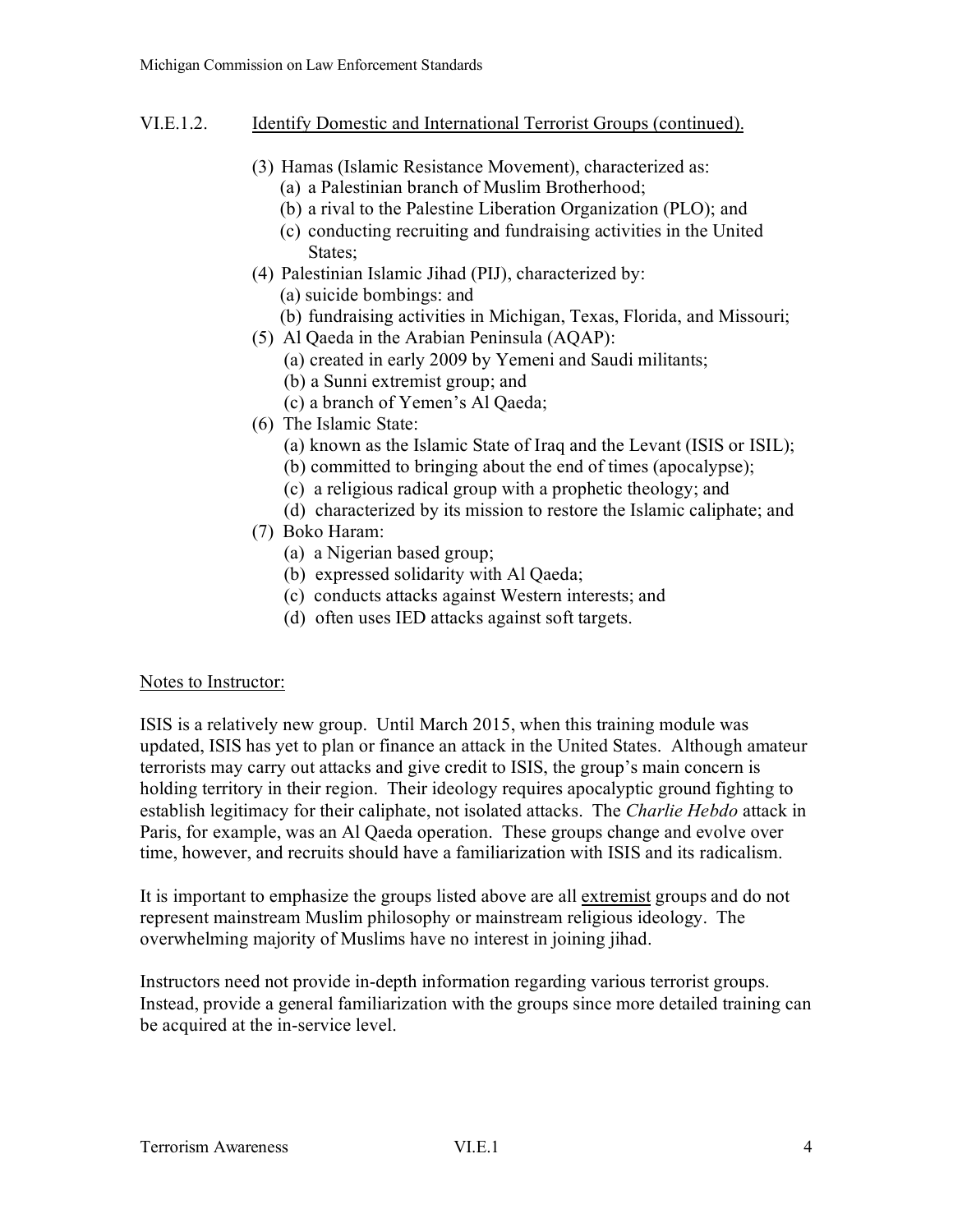# VI.E.1.3. Recognize Local Terrorist Targets.

- a. Describes how terrorist organizations select their targets, including the target's potential for:
	- (1) symbolism (e.g., national monuments, government buildings, abortion clinics, financial institutions, etc.);
	- (2) attractiveness (e.g., nuclear power plants, dams, bridges, financial institutions, etc);
	- (3) success;
	- (4) shock value to citizens or governments; or
	- (5) high media attention.
- b. Recognizes potential infrastructure targets, such as:
	- (1) telecommunication systems;
	- (2) electrical power plants and grids;
	- (3) emergency services;
	- (4) agri-businesses;
	- (5) water treatment plants;
	- (6) transportation systems; and
	- (7) gas and oil production and storage.
- c. Identifies potential "high-body-count" targets, such as:
	- (1) sports arenas and large public gatherings;
	- (2) meeting areas for government officials;
	- (3) parades or public celebrations; and
	- (4) shopping malls.
- d. Identifies potential military targets, such as:
	- (1) ships, aircraft, tanks;
	- (2) military installations; and
	- (3) supply areas for weapons or explosives.
- e. Using a table-top exercise, compiles a short list of potential terrorist targets in his or her local jurisdiction.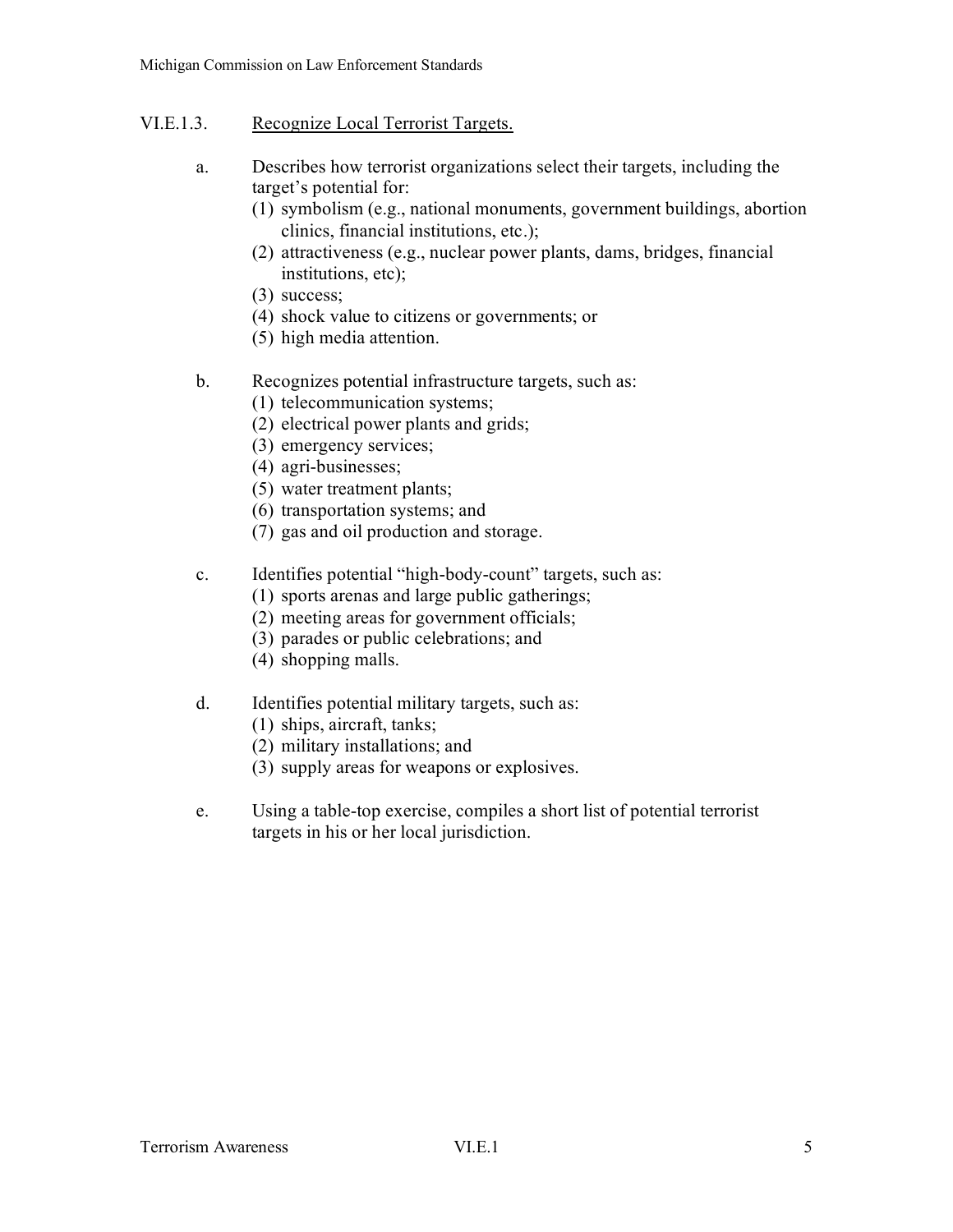### VI.E.1.4. Initiate Practical Measures for Preventing Terrorist Attacks.

- a. Explains that the law enforcement role in the fight against terrorism includes the responsibility to uphold the rule of law, maintain constitutional protections, and to defend life and property.
- b. Recognizes the law enforcement role as:
	- (1) preventing terrorist incidents;
	- (2) cooperating with other agencies and sharing resources;
	- (3) gathering information;
	- (4) sharing information; and
	- (5) responding effectively to terrorist events.
- c. Considers that various terrorist prevention activities can be conducted at the local level by patrol officers, by:
	- (1) recognizing that terrorism prevention is the responsibility of all law enforcement agencies;
	- (2) recognizing that terrorists may plan their activities well in advance of an attack and that such planning may alert law enforcement to a possible incident;
	- (3) identifying potential targets in communities:
		- (a) public infrastructure (bridges, power plants, water supplies, etc.);
		- (b) suspicious activity, such as abandoned vans or trucks;
		- (c) local schools;
		- (d) government buildings;
		- (e) sports arenas, stadiums, and shopping malls;
		- (f) corporations; or
		- (g) symbolic targets (e.g., abortion clinics, monuments, etc.);
	- (4) target-hardening and protecting potential attack sites through:
		- (a) vulnerability assessments and threat analyses;
		- (b) structural security upgrades and improvements (locks, lighting, security systems, etc.);
		- (c) targeted patrol activities;
		- (d) effective community education;
		- (e) architectural pre-planning upgrades intended to enhance security (access control, natural surveillance, structural barriers, etc.); and
		- (f) updates to emergency operations plans.
- d. Improves the ability to predict or prevent terrorist attacks by:
	- (1) monitoring specific Internet sites;
	- (2) recognizing significant terrorist dates or anniversaries;
	- (3) considering specific or general threats issued by a group; and
	- (4) checking state, regional and national intelligence sources.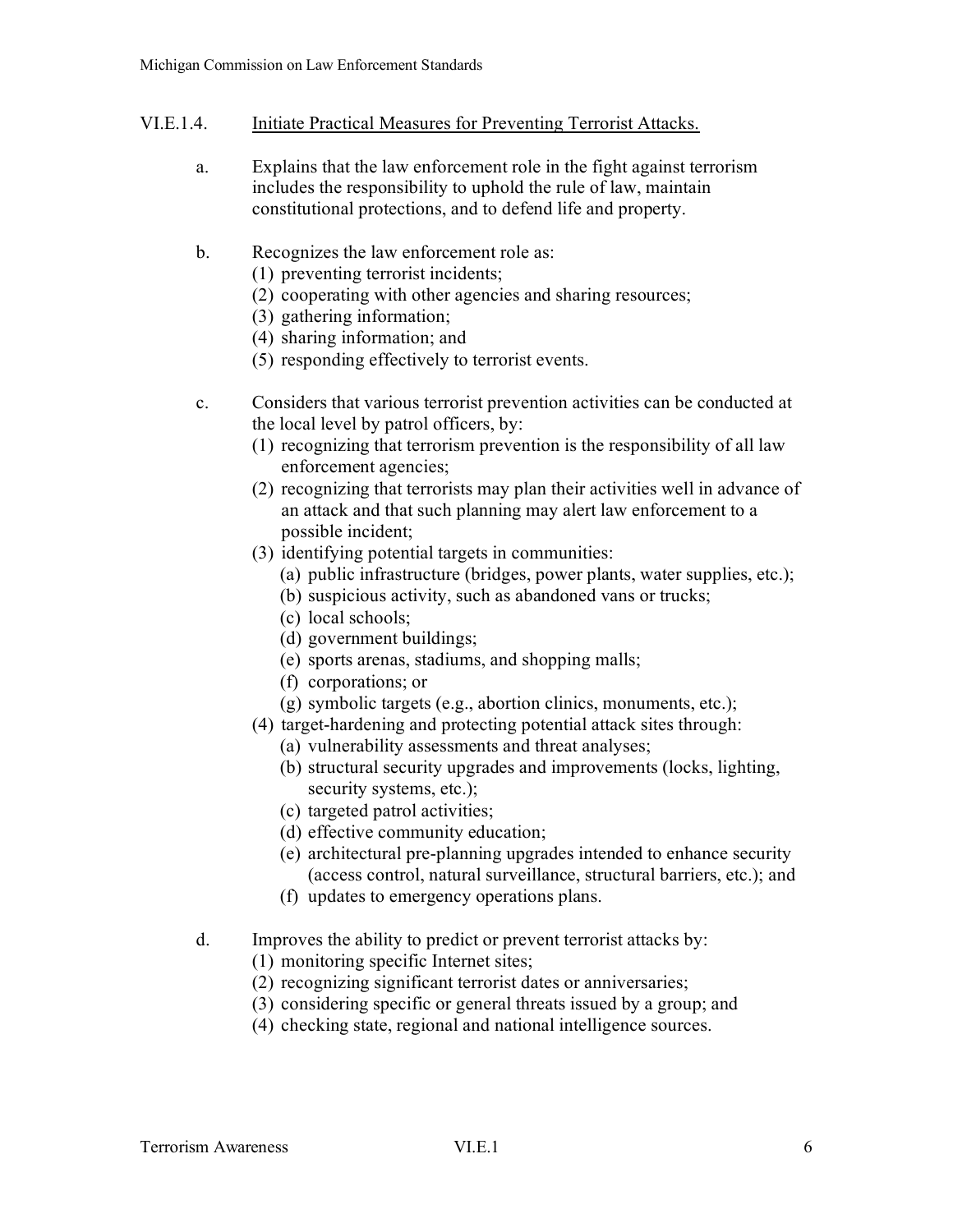# VI.E.1.5. Demonstrate an Understanding of Terrorist Pre-Incident Indicators

- a. Considers pre-attack indicators by recognizing that:
	- (1) pre-incident indicators may surface months or even years prior to the execution of a terrorist attack;
	- (2) many terrorist cells are funded through conventional criminal activity;
	- (3) criminal investigations conducted by local law enforcement, including traffic stops or investigative stops, may uncover terrorist planning activities;
	- (4) terrorist groups or individual terrorists, in general, may:
		- (a) gather information and intelligence regarding specific targets;
		- (b) acquire funds and resources;
		- (c) make detailed inquiries about potential targets;
		- (d) acquire materials, supplies, or chemicals; or
		- (e) stockpile weapons.
	- (5) when planning a specific attack, terrorists may:
		- (a) conduct reconnaissance;
		- (b) conduct surveillance of the potential target;
		- (c) create maps or take photographs the potential target;
		- (d) obtain building blueprints;
		- (e) use coded communication;
		- (f) conduct dry runs; or
		- (g) test specific security measures.
- b. Recognizes that the typical international terrorist group consists of three or four individuals who often develop sophisticated local "cover" to protect them against detection and infiltration and that only one member is fully aware of the levels of command or authority.
- c. Identifies terrorist group-behaviors as:
	- (1) using or possessing false or altered identifications;
	- (2) attempting to blend into the surrounding community;
	- (3) conducting business primarily in cash;
	- (4) living a secular life;
	- (5) being interested in local targets;
	- (6) monitoring law enforcement radios and activities; or
	- (7) possessing radical or subversive literature or training manuals.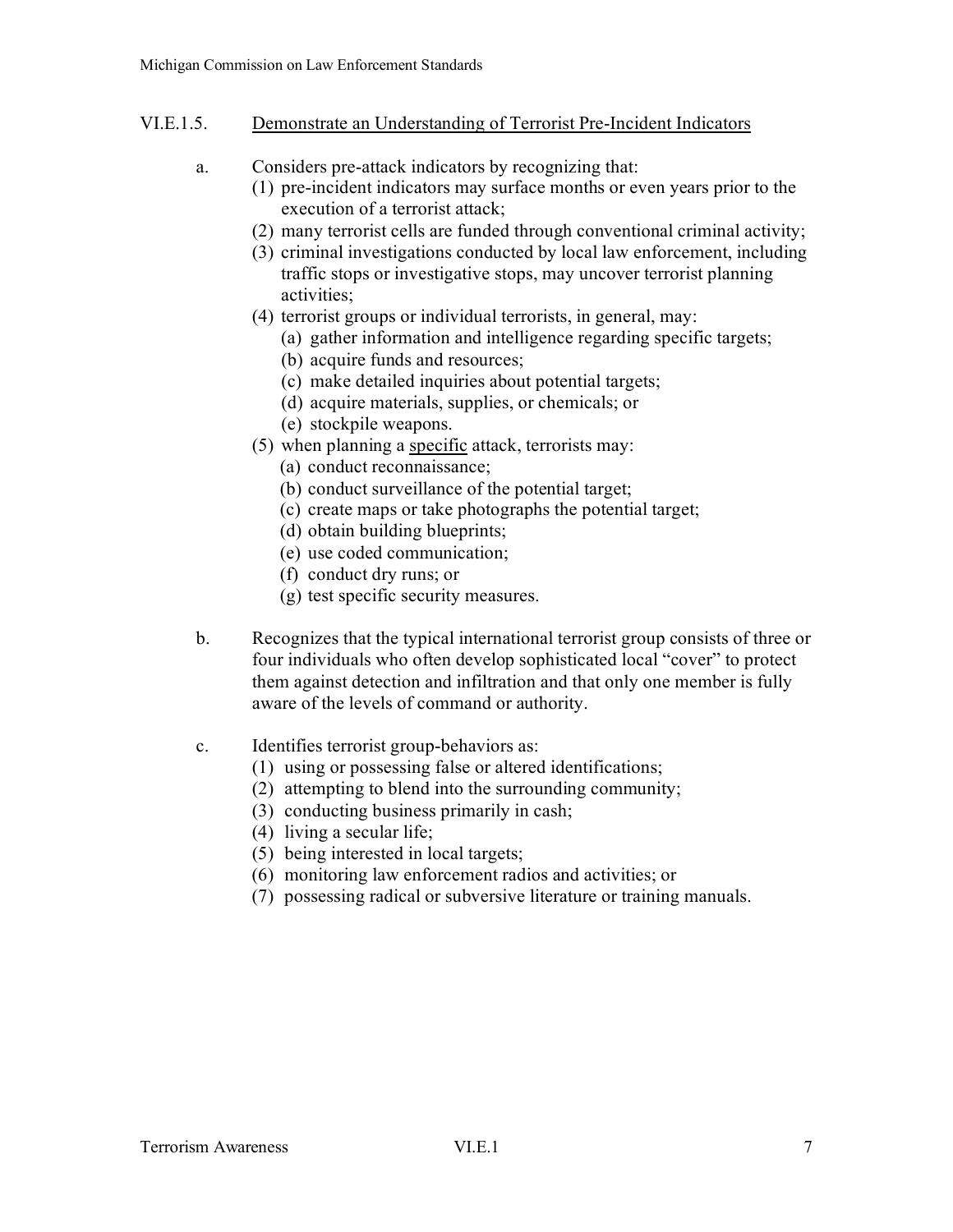- VI.E.1.6. Recognize the Importance of Gathering Information Regarding Potential Terrorist Activities.
	- a. Recognizes that terrorist indicators may be uncovered during routine criminal investigations or citizen encounters by law enforcement, particularly through skillful observation and interviewing, and knowledge of the normal patterns and practices in their community or beat.
	- b. Evaluates the importance of information discovered during traffic stops, which may give rise to targeted questioning, by identifying:
		- (1) multiple or fraudulent identifications and operator licenses;
		- (2) radical literature or training manuals;
		- (3) gang decals (bumper stickers, tattoos, signs, symbols, logos, etc.);
		- (4) altered passports, indications of frequent international travel;
		- (5) sensitive information regarding vulnerable targets (MCL 750.543r); or
		- (6) LEIN information and how it relates to persons already identified.
	- c. Recognizes that local citizens or local community groups can be important sources of information when law enforcement works in cooperation with: (1) utility workers;
		- (2) local merchants and community leaders;
		- (3) delivery personnel;
		- (4) Neighborhood Watch groups;
		- (5) UPS/Fed Ex/Postal workers; and
		- (6) public/private schools and colleges/universities.
	- d. Shares and reports relevant information regarding terrorist activities with other official sources, including:
		- (1) FBI Law Enforcement Online (LEO);
		- (2) NCIC Violent Gang and Terrorist Organization File (VGTOF);
		- (3) Joint Regional Information Exchange System (JRIES);
		- (4) Michigan State Police Intelligence Unit (MIOC Fusion Center); and
		- (5) Terrorist Screening Center (TSC).

#### Notes to Instructor:

The TSC is a 24/7 FBI administered call center created to assist law enforcement in identifying possible terrorist threats. Officers should understand they will be prompted to contact the TSC at 1-866-872-9001 pursuant to an NCIC query. Officers should be aware of the three handling code levels. The *Terrorism Quick Reference Card* may be a useful resource, [http://www.fbi.gov/about-us/nsb/tsc/tsc.](http://www.fbi.gov/about-us/nsb/tsc/tsc)

The Michigan Intelligence Operations Center (MIOC) can be reached at any time of the day or night at  $(517)$  241-8000 or [MIOC@michigan.gov.](mailto:MIOC@michigan.gov)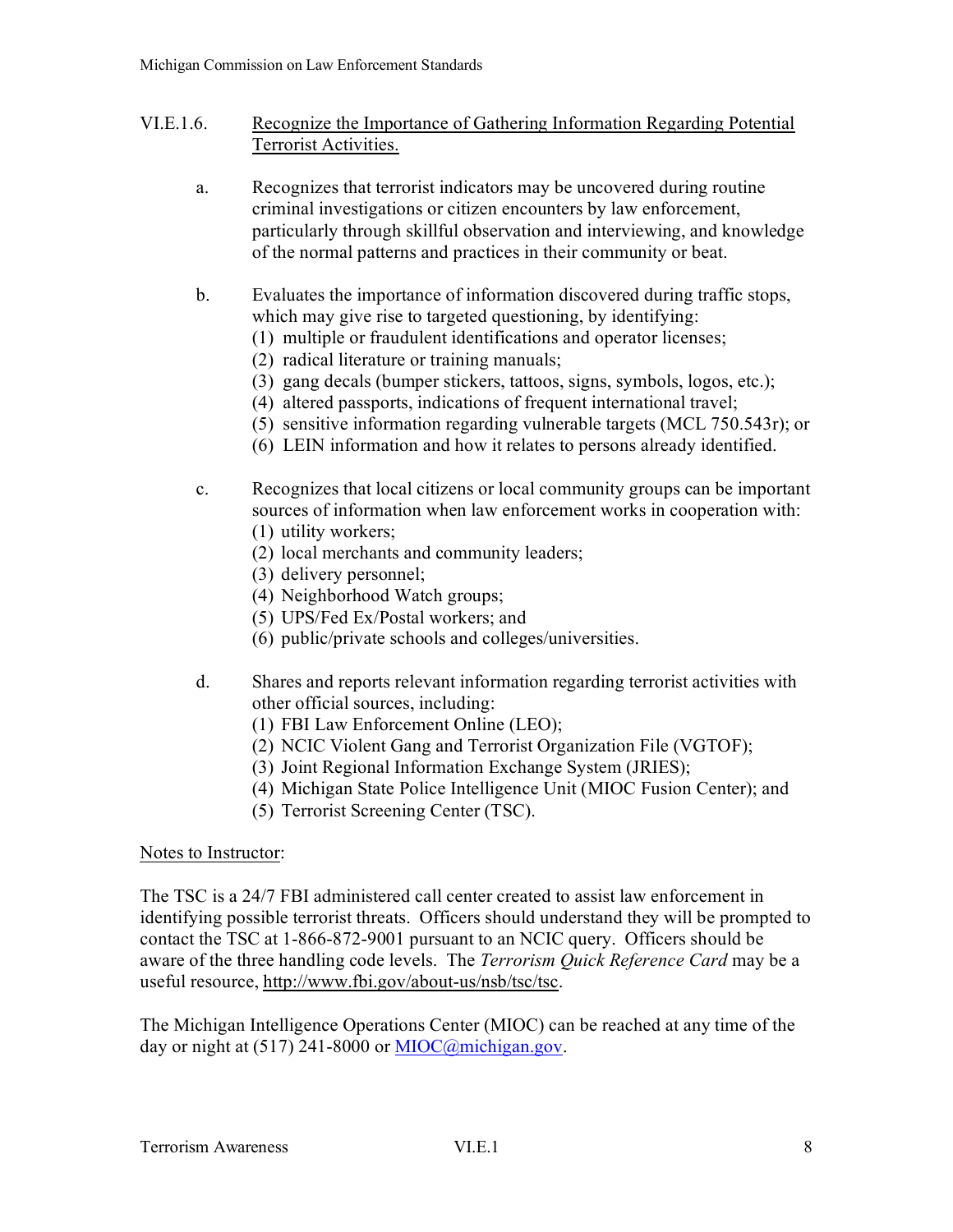- VI.E.1.6. Recognize the Importance of Gathering Information Regarding Potential Terrorist Activities (continued).
	- e. Uses terrorist pre-incident indicators to investigate suspicious or unusual conduct related to terrorist activities:
		- (1) briefly detains and temporarily questions individuals (*see Terry v. Ohio*, 392 U.S. 1 (1968)) based on:
			- (a) objectively reasonable suspicion;
			- (b) totality of circumstances;
			- (c) articulable facts; and
			- (d) a particularized and objective belief;
		- (2) conducts a pat-down for weapons, if reasonably justified;
		- (3) arrests if there is probable cause that the individual committed an offense;
		- (4) initiates appropriate checks through LEIN;
		- (5) asks relevant questions; and
		- (6) collects and prepares relevant information to share with local and regional sources (MSP Intelligence - MIOC Fusion Center, e.g.).

# VI.E.1.7. Demonstrate a Working Knowledge of the Legal Implications Regarding Terrorist Activities.

### Notes to Instructor:

When teaching the legal implications regarding terrorist activities, encourage the students to locate and read the MCL citations listed below. The Internet is a good starting place. Facilitate a class discussion on the implications of the first and fourth amendments as they relate to terrorist threats.

- a. Identifies specific offenses contained in Michigan's Anti-Terrorism Act as:
	- (1) terrorism (MCL 750.543f);
	- (2) hindering prosecution of terrorism (MCL 750.543h);
	- (3) providing material support for terrorism (MCL 750.543k);
	- (4) making a terrorist threat or false report of terrorism (MCL 750.543m);
	- (5) computer terrorism (MCL 750.543p); and
	- (6) possessing sensitive information of a vulnerable target (MCL 750.543r).
- b. Is aware of federal anti-terrorism legislation, such as:
	- (1) terrorist attacks against mass transportation systems (18 U.S.C. 2331);
	- (2) harboring terrorists (18 U.S.C. 2339);
	- (3) providing support for terrorism (18 U.S.C. 2339A); and
	- (4) USA Patriot Act of 2001.